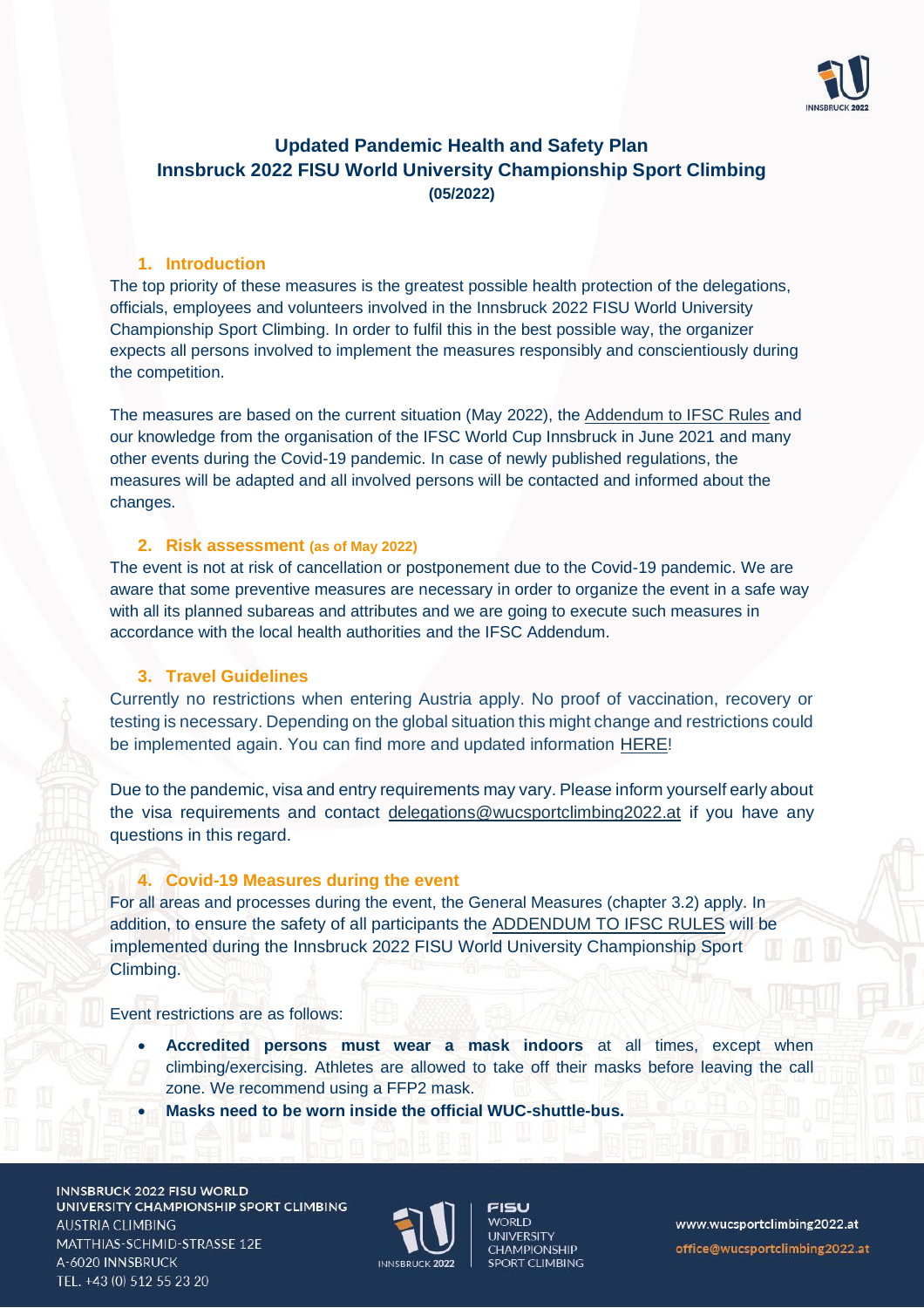

• In case of symptoms of a respiratory illness, people need to stay away from the event, unless they tested negative for Covid-19 after their symptoms occurred.

For the Lead Event (Qualification, Semi-finals, Finals) the organiser will provide ropes for all athletes. These ropes will not be disinfected between climbers.

If athletes prefer to use their own rope, they are allowed to do so and can bring it with them to the call zone. Please note, that the rope needs to be in good condition and needs to be checked by the Technical Delegate.

For the Bouldering Round brushers will be allowed to access the mat exclusively during the Rotation Period in all rounds. During the Climbing Period athletes shall brush boulders by themselves. Furthermore, scorecards for athletes will not be used. To let every athlete check their score, judges will show the athletes and coaches the results.

Volunteers working in common areas (isolation area, call zone, during belaying etc.) will always wear a mask to protect the participants.

## **5. General Measures**

## **5.1 Current Covid-19 measures in Austria**

**FFP2** masks are only obligatory in hospitals, elderly homes and other medically critical settings. In the same situations, a certificate of vaccination, negative Covid-test or recent recovery is necessary.

*FFP2 masks can be bought in all supermarkets, pharmacies and drugstores and are needed for the above mentioned situations. Medical masks are not sufficient.* 

Even though it is not legally necessary, we recommend to wear mask also in other enclosed spaces, where the minimum distance cannot be maintained.

## **5.2 Hygiene measures**

In addition to the current Covid-19 rules still in place in Austria, we ask you to follow these general hygiene measures:

- Keep minimum distance of 2 meters whenever possible.
- Hygiene and disinfection: In general, it is appealed to maintain hygiene standards at a high level. The disinfection of hands when entering and leaving the sports facility is required.
- Absence in case of illness symptoms: In case of illness symptoms regarding respiratory diseases it is mandatory to undergo a Sars-CoV-2-test before the event venue can be visited. The Covid-19 representative must be informed immediately (find the contact information at the end of the document).
- Hugging, shaking hands or similar rituals are to be avoided.

INNSBRUCK 2022 FISU WORLD UNIVERSITY CHAMPIONSHIP SPORT CLIMBING AUSTRIA CLIMBING MATTHIAS-SCHMID-STRASSE 12E A-6020 INNSBRUCK TEL. +43 (0) 512 55 23 20



FISU **MORLD UNIVERSITY CHAMPIONSHIP SPORT CLIMBING**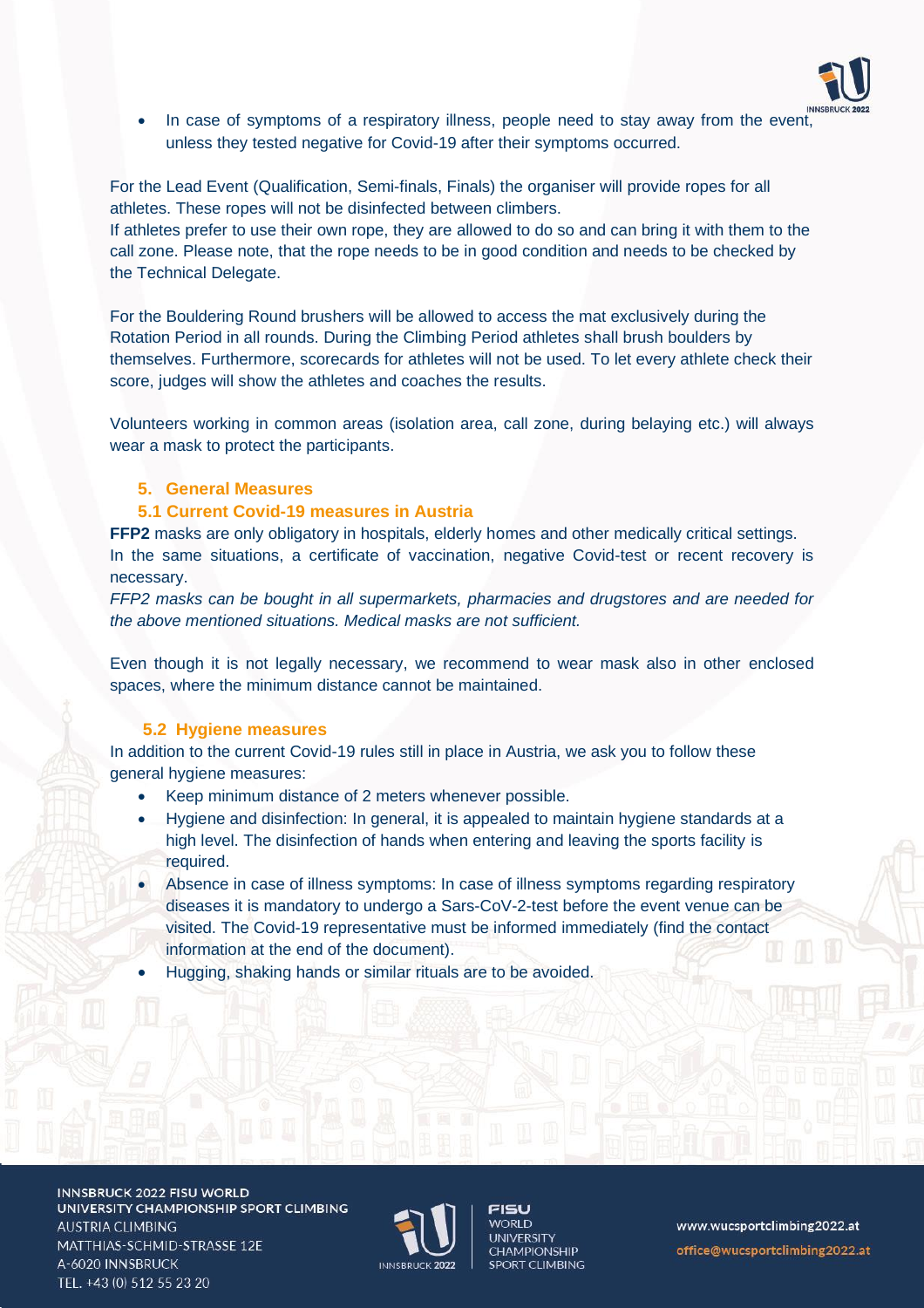

# **5.3 Reporting of positive cases or suspected cases**

#### **SMPTOMS:**

You should take a test as quickly as possible. Test possibilities in Innsbruck can be found in the appendix of this document.

## **POSITIVE TEST:**

If you have the virus, you must-self isolate for ten days from the first symptoms. All further steps will be coordinated with the local health authorities. After 5 days of quarantine, if you have no more symptoms your quarantine is eased: You are then allowed to travel and go outside, but only to places that are not crowded and where a FFP2 mask can be worn at all times.

If you still have symptoms after 5 days, you continue your quarantine until the 10 days are over or you can take a PCR test, if it is negative, your quarantine will be ended.

#### **CONTACT PERSON:**

- Persons who had face-to-face contact or were in the same room with a confirmed case for ≥ 15 minutes at a distance ≤ 2 metres
- Household contacts (people sharing a room/flat)
- Persons with the following types of contact in long-distance means of transport such as aeroplane. coach or train:
	- Direct seat neighbours of the confirmed case
	- Crew members or other passengers if one of the other criteria applies
- Persons who were exposed with high probability to a relevant concentration of aerosols, regardless of the distance to the confirmed case (e.g. partying)
- Persons who had direct physical contact (e.g. shaking hands) with a confirmed case

## **Rules for Contact Person:**

#### **Rules for Contact Persons depend on your status of vaccination/recovery:**

If you are fully vaccinated (3 shots / 2 shots in case of Johnson) and/or recovered from Covid in the last 3 months, legally, you do not need to take any measures if you are a contact case. However, we still ask you to wear a FFP2 mask at all times if you find out you have been in close contact with an infected person to protect others.

If you are not fully vaccinated and have been in close contact with an infected person, you need to minimize your contacts immediately and face restrictions: Do not go to events / restaurants / bars / avoid public transport & wear a FFP2-mask while you are not in isolation. These measures can be lifted on the 5<sup>th</sup> day after having a negative PCR test result.

**In all of those cases we ask you to contact the Covid-19 Delegate immediately (contact information at the end of this document). Depending on the situation the organizers and the Technical Officials will evaluate if additional measures should be implemented.**

A response protocol for positive cases / suspected cases can be found in the appendix.

**INNSBRUCK 2022 FISU WORLD** UNIVERSITY CHAMPIONSHIP SPORT CLIMBING **AUSTRIA CLIMBING** MATTHIAS-SCHMID-STRASSE 12E A-6020 INNSBRUCK TEL. +43 (0) 512 55 23 20



**FISU WORLD UNIVERSITY CHAMPIONSHIP SPORT CLIMBING**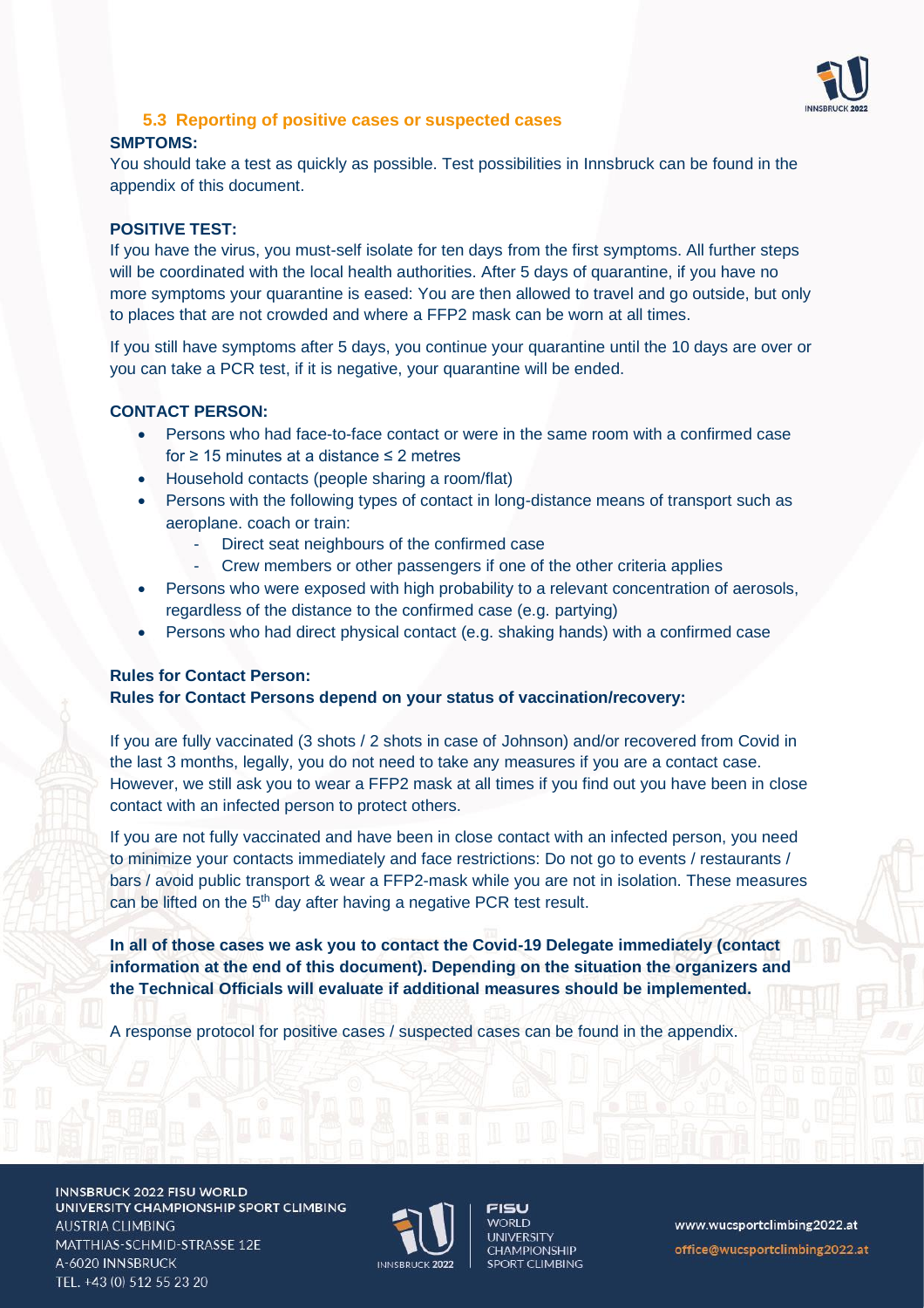

## **6 Disciplinary measures**

All client groups must comply with local authorities' rules, these guidelines, and the FISU Health Protection Plan. FISU is entitled to apply any disciplinary measures in case of non-respect of any of the rules in place.

## **7 Information for participants**

Information regarding the Covid-19 measures will be published on our [website](https://www.wucsportclimbing2022.at/) made public for all participating groups of people and send to the delegations. Further, on-site signage will play an important role in informing people during the event.

**Covid-19-Delegate:** Julia Pinggera, MA [j.pinggera@austriaclimbing.com](mailto:j.pinggera@austriaclimbing.com) / [office@wucsportclimbing2022.at](mailto:office@wucsportclimbing2022.at) +43 512 552320-31

INNSBRUCK 2022 FISU WORLD UNIVERSITY CHAMPIONSHIP SPORT CLIMBING **AUSTRIA CLIMBING** MATTHIAS-SCHMID-STRASSE 12E A-6020 INNSBRUCK TEL. +43 (0) 512 55 23 20



**FISU WORLD UNIVERSITY CHAMPIONSHIP** SPORT CLIMBING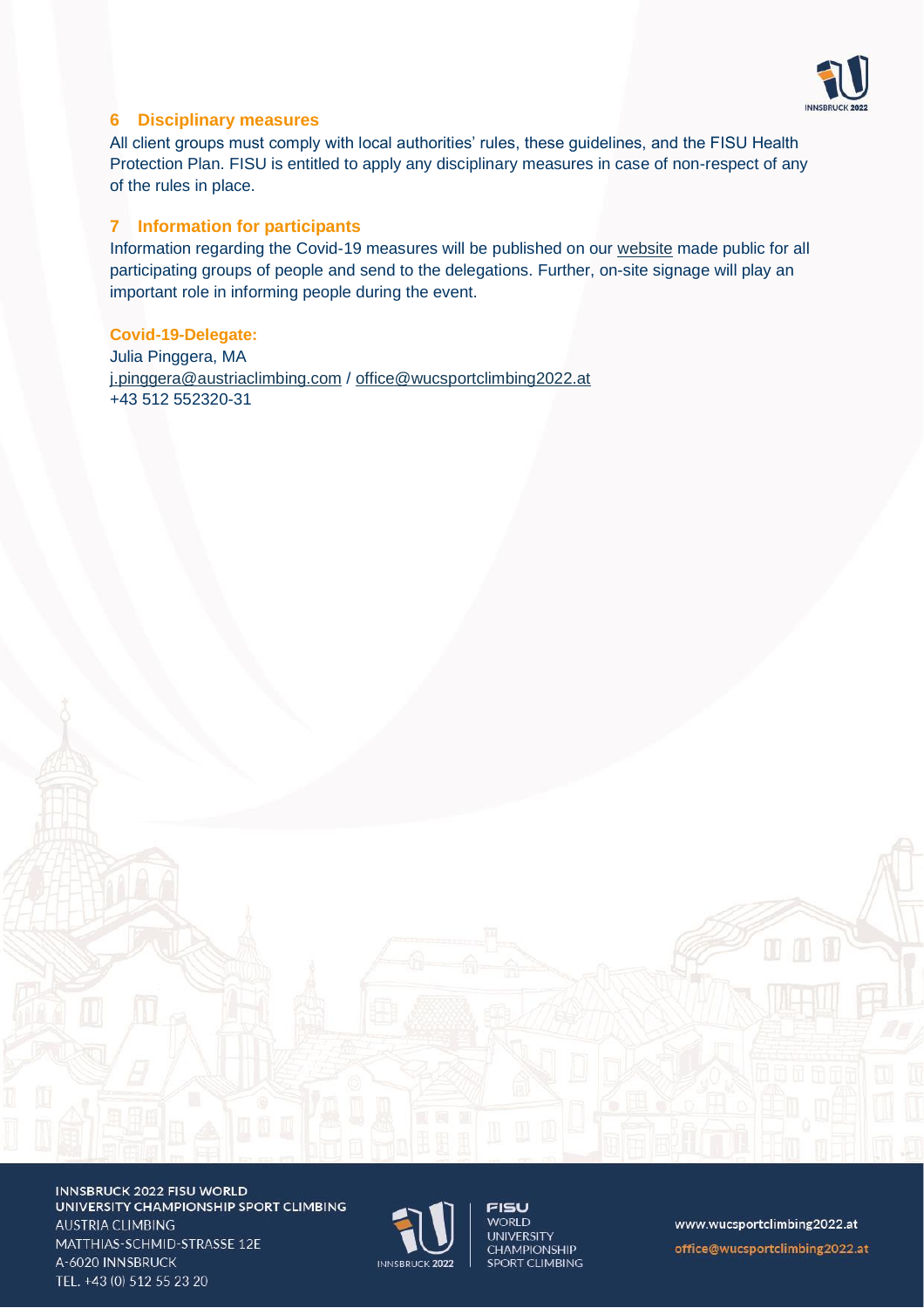

## **APPENDIX 1 Laboratories & Testing possibilities:**

## • **FREE PCR GARGLE TESTS -** *TIROL GURGELT*

**5 PCR gargle tests** are available per person per month and can be picked up from and returned to various locations (such as supermarkets) in the region. Guests are permitted to enter the address of their accommodation when registering. Our guests can also enter their travel document number during the registration process instead of a social security number. More information here:

<https://www.innsbruck.info/en/destinations/covid-19/testing-facilities-in-the-innsbruck-region.html>

• **Kaufhaus Tyrol (Shopping Center) Teststation 3 rd floor:** Maria-Theresien-Straße 31, 6020 Innsbruck

Mon - Sat: 8:30-13:30 & 14:30-18:00 PCR test (swab) – **must be paid for** More information here:<https://www.kaufhaus-tyrol.at/en/covid-19/>

#### • **Sillpark Shopping Center Teststation**  Museumstraße 38, 6020 Innsbruck

Mon – Sat: 08:30 – 13:30 & 14:30 – 17:00 No prior registration necessary PCR test (swab) **– must be paid for** More information here:<https://www.sillpark.at/de/shops/covid-19-teststation/>

• **Teststation DEZ Innsbruck (Shopping Center)** Amraser-See-Straße 56a, 6020 Innsbruck

Mon – Wed 08:00 – 19:00 Thur – Fri 08:00 – 20:00 Sat 08:00 – 17:00 No prior registration necessary PCR test (swab) – **must be paid for** More information here: <https://www.dez.at/news-und-events/corona-testangebot-am-dez-areal-n22618/>

• **Teststation Einkaufszentrum West (Shopping Center)** Höttinger Au 73, 6020 Innsbruck

Mon – Sat 08:30 – 13:30 & 14:30 – 17:00 No prior registration necessary, passport needs to be brought to the testing station PCR test (swab) – **must be paid for** More information here:<https://www.innsbruckwest.at/covid-19-teststation/>

INNSBRUCK 2022 FISU WORLD UNIVERSITY CHAMPIONSHIP SPORT CLIMBING **AUSTRIA CLIMBING** MATTHIAS-SCHMID-STRASSE 12E A-6020 INNSBRUCK TEL. +43 (0) 512 55 23 20



FISU **WORLD UNIVERSITY CHAMPIONSHIP** SPORT CLIMBING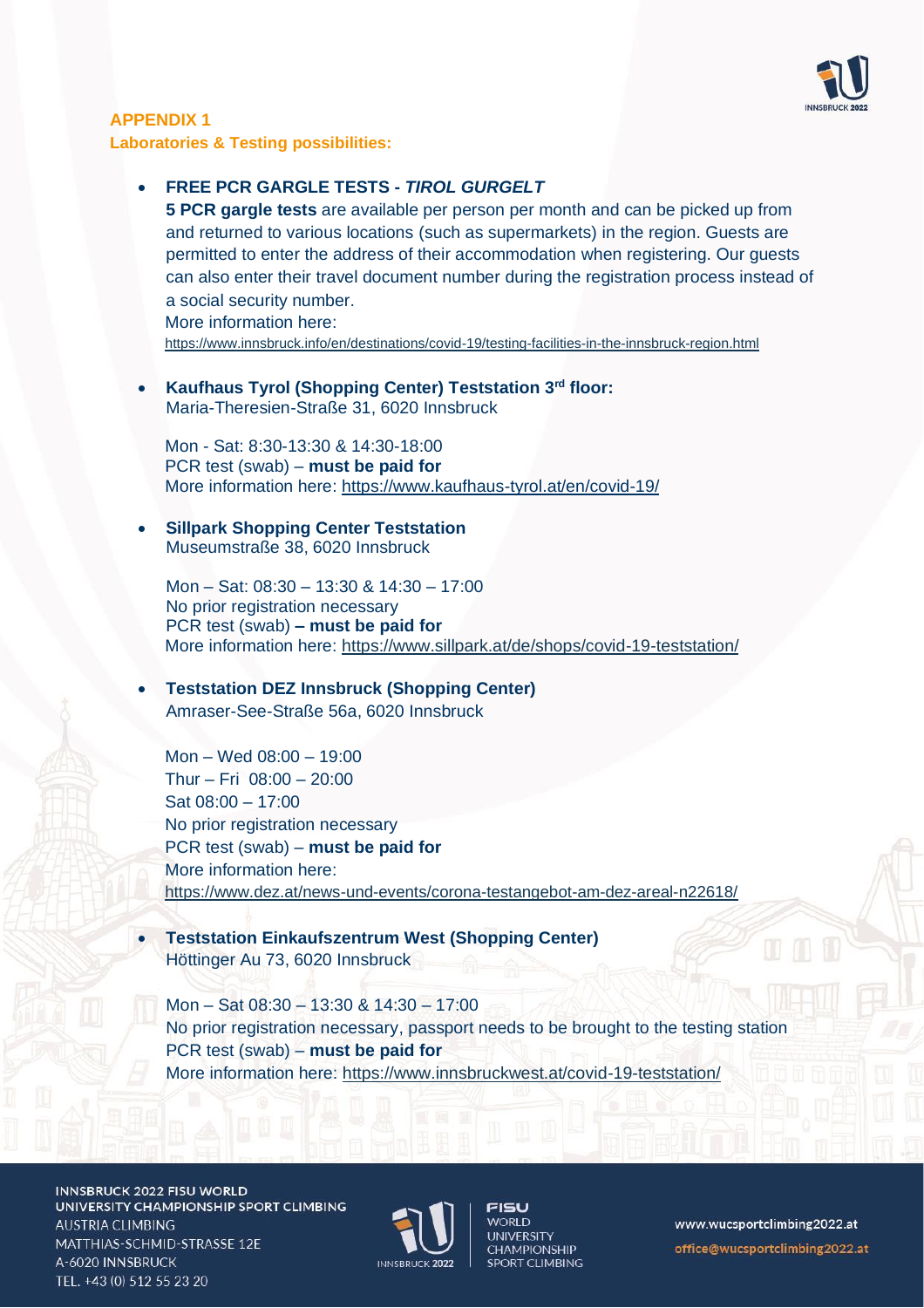

## • **Labor Dr. Igor Theurl**

Franz-Fischer-Str. 7b

Mon – Fri 07:00 – 12:00 No prior registration necessary, passport needs to be brought to the testing station PCR test (swab) – **must be paid for** More information:<https://labordiagnostik.tirol/corona-covid-19-test/#touristInfo>

• **Labor Philadelphy** Völserstraße 12

> Mon – Fri 07:00 – 16:00 Sat  $16:00 - 17:30$ No prior registration necessary, passport needs to be brought to the testing station PCR test (swab) – must be paid for More information:<https://www.phillab.at/news/sars-cov-2-antkoerper/>

• **Labor Novatium** Eduard-Bodem-Gasse 5

Appointment can be scheduled via phone: [+43 676 852385230](https://www.google.com/search?q=novatium+innsbruck&oq=novatium+inn&aqs=chrome.0.69i59j46i175i199i512j69i57j0i512l4j0i22i30.2025j1j4&sourceid=chrome&ie=UTF-8) PCR test (swab) – **must be paid for**



INNSBRUCK 2022 FISU WORLD UNIVERSITY CHAMPIONSHIP SPORT CLIMBING **AUSTRIA CLIMBING** MATTHIAS-SCHMID-STRASSE 12E A-6020 INNSBRUCK TEL. +43 (0) 512 55 23 20



**FISU WORLD UNIVERSITY CHAMPIONSHIP** SPORT CLIMBING